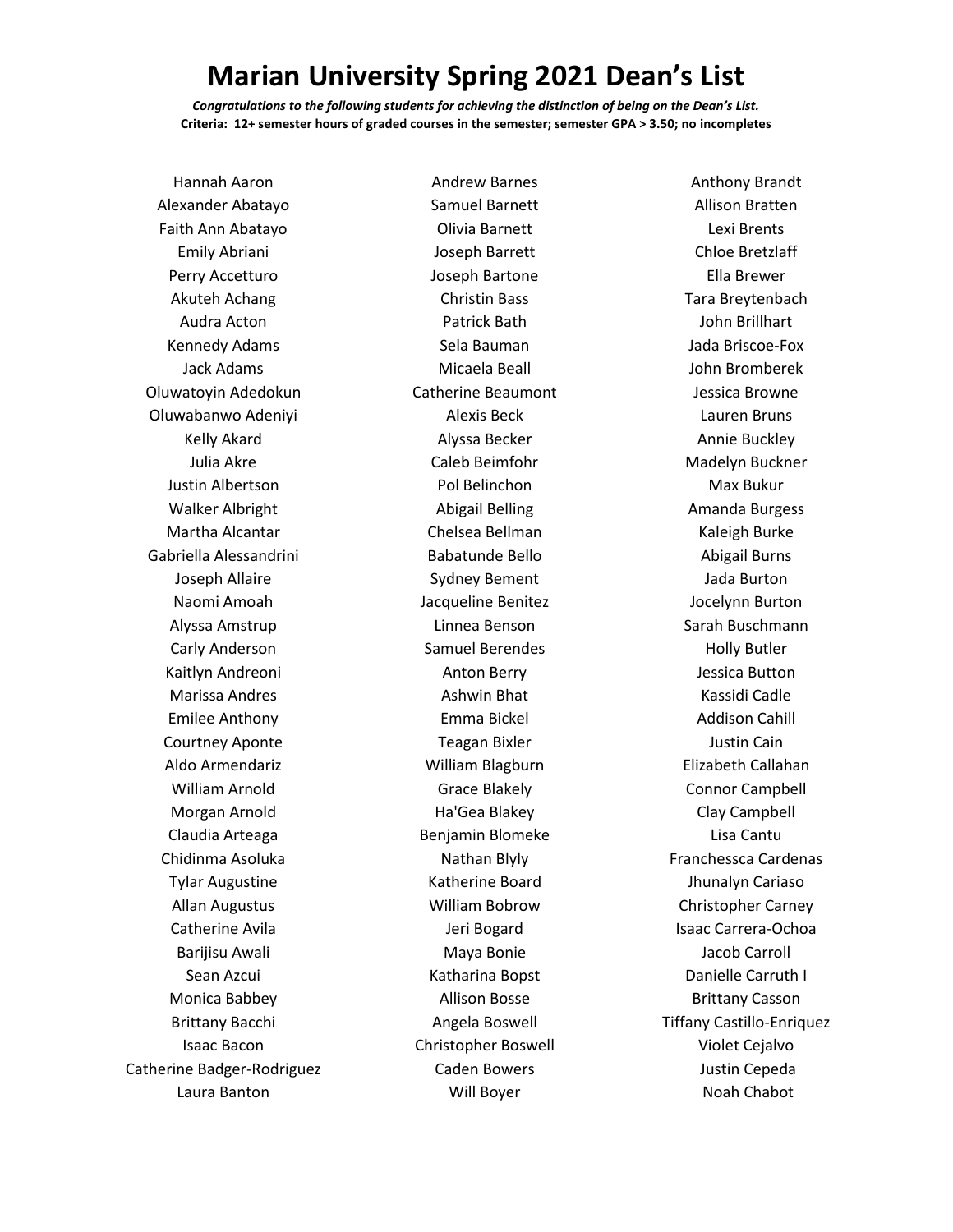Eleanor Chabraja Courtney Chamberlain Savannah Chance Mara Chapman Karma Chappell Kimberly Chiapperini Adam Chittle Jennifer Christensen Molly Church Catherine Clark Ian Clarke Kassandra Cmehil Victure Coffey II Adrianna Coil Hayden Cole Ella Collier Holly Collingbourne Simon Collins Amy Collins Katlyn Combs Alisson Contreras Mary Cook Elizabeth Cooley Azjai Cooper Haley Cooper Barron Corley Tori Cornell Sarah Craney Cory Crawford Charles Crayton II Brianna Croner Mary Crumlin Laura Cruz Carly Cuffel Helen Cunningham Alexis Curry Marlee Dahn Kristy Dailey Mackenzie Dalton Hunter Dalton Edward Danner Weona Lynn Dantis Alyssa Darmon

Bryce Davenport Abigail Davey Alexandra David Alexandria Davis Katherine Davis Cameron Davison Brandi Deason Madison Deckard Maddison Decker Elizabeth Deddens Gillian Defalque Mamie DeFreese Morgan DeLira Ann Delp David Delph Natalie DeMars Evelyn Diagostino Raven Diaz Michelle Dickert Elizabeth Diddock Nathan Dimmitt Kaitlyn Dinkel Bonnie Djehi Caleb Dollinger Kristen Doppenberg Dakota Dorsett Sarah Dowers Abigail Downard Sarah Downing Margaret Doyle Sharon Drysdale Rachel Dukes David Dunne Adrian Duque Betija Dusele Dana Dwyer Lyndsey Eddleman Sean Effron Sydney Egendoerfer Nicholas Elliott Nicholas Emsing Emma Engelhardt Amanda Englert

Leah Englert Luke Ertel Megan Esterline Nicholas Evans Aliyah Evans Jordan Evans Danielle Evers Robert Farrell Alexander Fauber Lauryn Federspiel Morgen Federspiel Anthony Feinstein Allison Fejtek Gianna Feld Alexis Felty Theresa Fenton Makayla Ferguson Valerie Fernandez Dan Christian Fernando Elizabeth Field Marcus Fierek Jeffrey Finafrock Lilly Finley Jade Finley Steve Finn Kayla Fisher Kriselle Fitzgerald Mary Fleming Anthony Fleming Jaden Fleming Olivia Flores Maria Fluckiger Morgan Flynn Sarah Foley Adriana Fonseca Maylynne Forges Madyson Foster Megan Foulke Vincent Fox Mckenzie Fox Nicole Frasier Meredith Fredrickson Christopher French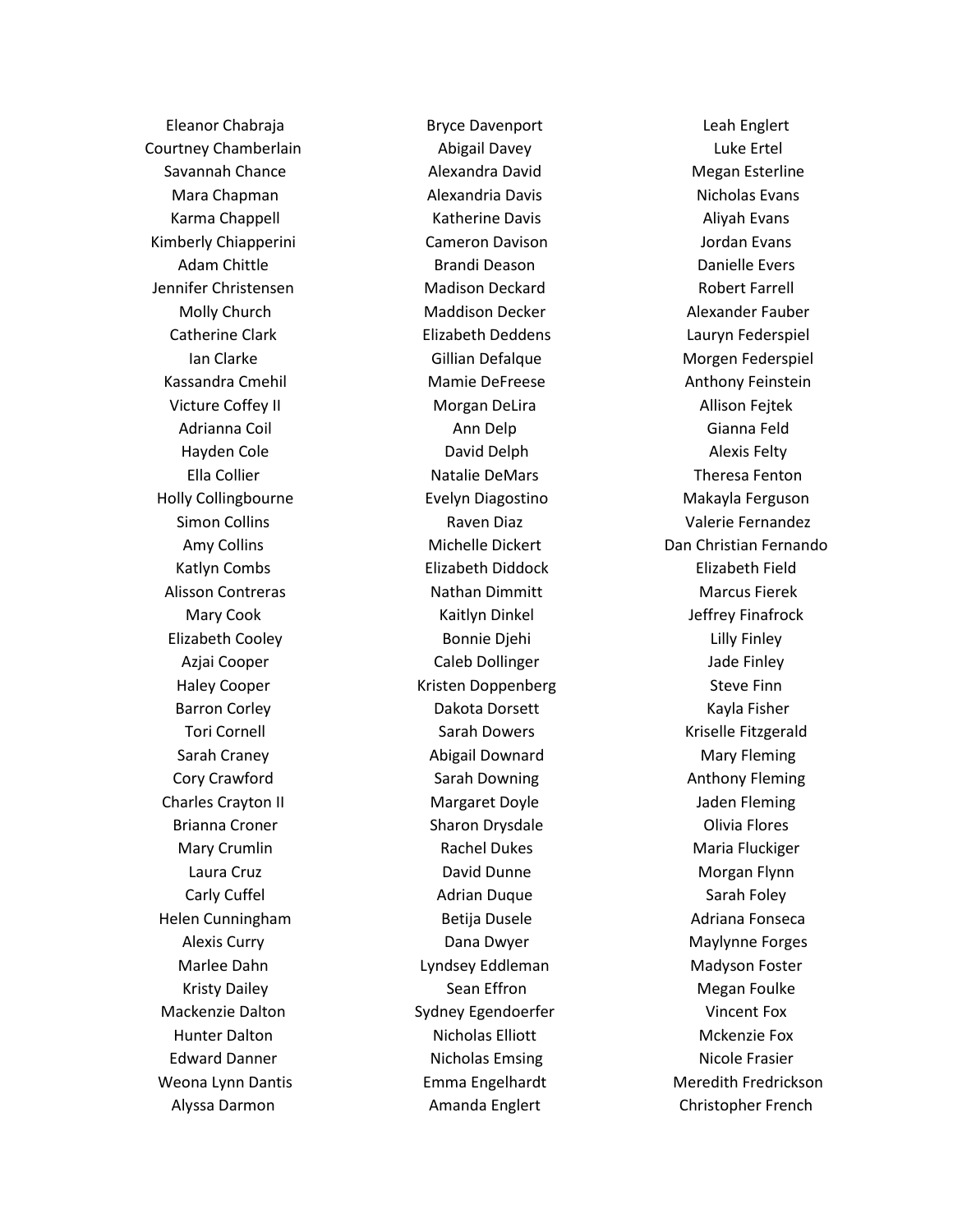Jules R. Frisby Kylee Fritz Kathryn Frye Adam Fults Elizabeth Garber Grace Garbsch Mauricio Garcia Megan Garcia Erin Garcia Megan Gardner Kristofer Garlitch Maxwell Gavette Megan Gawrys Aivry Gaynor Jacob Geary Jenna Geise Sydney Genatempo Anna Getty Allen Gibson Sienna Gibson Anna Gildemeister Michelle Gilmour Maximus Gizzi Emily Glover Peter Gondeck Kendra Goranson Phillip Gorrell Kylene Gott Katherine Grabowski Joseph Graff Nicole Graham Nicholas Graveel Ashlynn Gray Katelynn Gray Laura Green Taylor Greenan Sarah Greer Tacy Greissinger Tristan Grider Jhordan Griffin Meghan Griggs Maria Gropp Cristina Guerra

Melissa Guillen Khadijah Guisse Jacob Gulley Emily Gushrowski Judah Gustafson William Guthrie Avery Gutierrez Samuel Guymon Patrick Guymon Clare Haenni Julianna Hagen Grace Hamilton Samuel Hansen Eirik Hagerupsen Hansen Michael Happe Regan Happe Hunter Hardin Richard Hardister Grace Harmon Rachel Harpst Garretson Jarod Hart Jacob Hartman Christopher Harvey Savannah Harweger Olivia Haste Lon Hawk Hadley Hawkins Eleanor Haydock Ellen Hayhurst Connor Heard Sarah Heard Jenna Heckathorn Emily Hecker Elizabeth Hedrick Robert Heidlage III Bailey Heimann Markus Hemioe Susan Henderson Sydney Henke James Hentz Sarah Herron Lisa Hess Jeremy Hess

Olivia Heying Abigale Higgs Madison Hill Amber Hochgesang Dustie Hoffman Anne Hoffman Isabel Hofmann Catherine Hofmeister Izabella Hogan Andrew Holok Savannah Holthaus Paige Hoog Emilee Horn Justin Horner Luke Hornung Timothy Hosford Elizabeth Hosty Elijah House Kara House Nathan Hubbard Abigail Hudepohl Danielle Hudnut Carrie Hughes Devin Humes Sheree Hunt Autumn Hunt Lisa Hunt Grace Hunter Brooke Hustedde Jenna Hutsell Erik Hvidston Noah Isch Carrie Jackson Ashly Jacobi Latiara Jarvis Maria Jasek Matthew Jenkins Anna Johannigman Stephanie Johnson Seth Johnson Thomas Johnson Shawna Johnson Tayler Jolly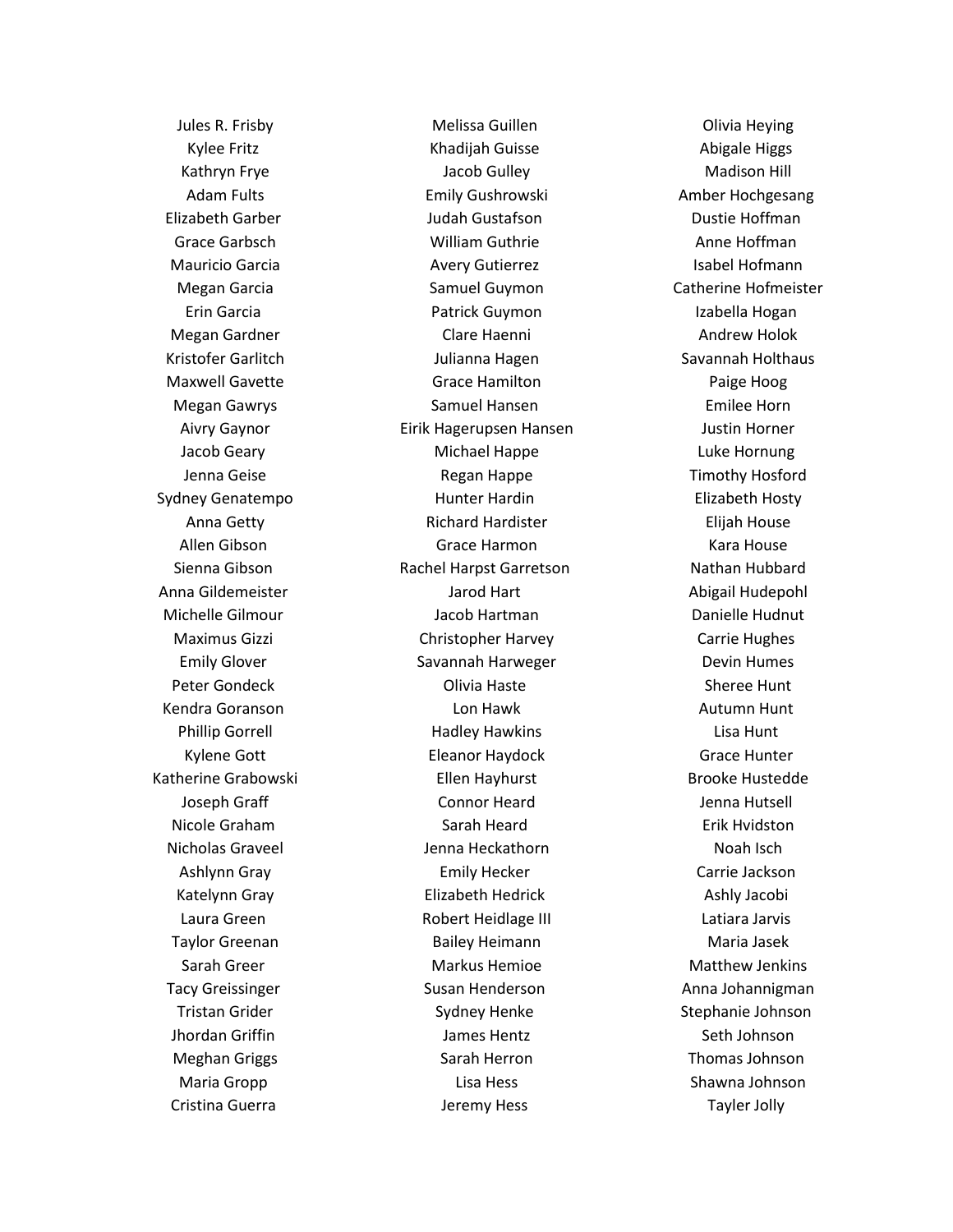Alexis Jones Nicolas Jones Keely Jones Lyric Jones Adrianne Jones Lark Jones Haili Jones Calvin Jones Connor Justeson Sophia Kalscheur Nicholas Kantner Elizabeth Kassab Zane Kaufman Morgan Kaufman Aaron Kazmierski Madelyn Keerns Julia Keesling Katherine Keesling Dayne Keller Bailee Kelley Haleigh Kelly Elizabeth Kenneally Lauren Kenny Mineâ€<sup>™</sup> Kielmeyer Allison Kight Kendall Kilhafner Sarah Kinniry Annie Klare Holly Kline Bailey Klipsch Lauren Knapp Alexis Knight Peyton Knight Alexis Knight Seth Knoll Sarah Koch Olivia Koehl Olatunde Kolade Ashlee Kolbe Nikalaas Kolosso Benjamin Kompar Nicholas Kompar Brylee Koontz

Taylor Kowalski Grace Kraus Aghogho Krause Suzanne Krishfield Joseph Krivitsky Laura Kuebler Sarah Kush Richard Kwak Jonathon Laguire-Cruz Haley Lamb Bailey Lambert Jessica Lampkin Kelsey Lang Brooklyn Langkabel Averi Lanman Spencer Larson Thomas Laslie Paige Lauri Bailee Laux William Lavalle Justin Ledoux Kylie Lehman Amber Leinenbach Abigail Lemming Haley Lenson Elizabeth Lester Nicole Lewis Re'ajah Lewis-Bailey Breea Liette Lindsey Limbach Nicholas Lindstrom Jillian Linville Zachary Littelmann Fernino Kyle Liwanag Lacey Logan Elizabeth Loichinger Danielle Loncharich Daniela Lopez Elmer Lopez Angel Lopez Jacob Lucas Jacob Luke Sarah Lux

Haley Lynch Nora Macias Jaden Madrid Margaret Maethner Aubrey Major Jesus Mancera Sophia Marbach Nathaniel Marks Madalynn Marrone Matthew Marshall Halley Martin Abigail Martin Grace Martin Jeffery Martin Barbara Martin Roberto Martinez MacKenzie Masters Michael Mates Alaina Mattingly Lucas Mattingly Rebecca Mausling Kaitlin Maxwell April May Allyson McAtamney Christina McAuliffe Rachel McCafferty Grace McCann David McCarthy Elizabeth McClure Cole McDicken Kathryn McDicken Grace McIntyre Cody McMahan Kelsey McNeil Anne McNevin Abigail McPherson Kerrigan McSweeney Jayci Mead Zaneon Meinhart Estrella Mejia Caitlin Melenchek Marie Mendel Margaret Meyer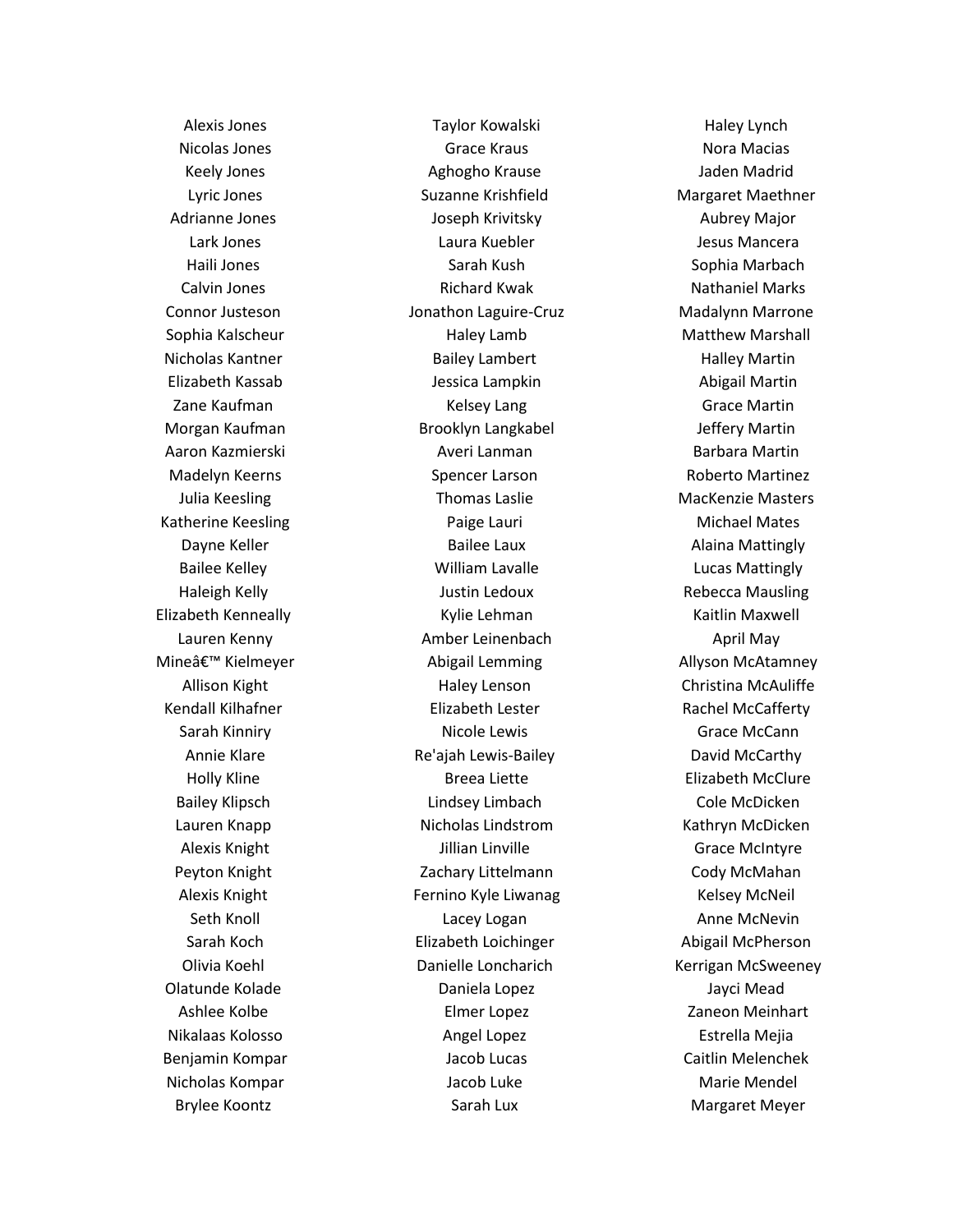Lindsey Meyer Courtney Meyer Carter Michanicou Maya Mickle Taryn Miko Kenneth Miles Connor Miller Samantha Miller Libby Miller Mary Miller MiKenzie Miller Maria Mina Hannah Minton Mason Miranda Nicholas Mitchell Isaiah Mizell Gabrielle Mobley Kamil Momin Nicholas Monnin William Moore Sarah Moore Mariangel Morales Aparicio Stephani Moreno Lindsey Morgan Kristen Morgan Marta Morris Birgit Morris Caroline Morse Benjamin Mortison Evrard Muhoza Brooke Muncie Patrick Murphy Savannah Myers Emily Myers Zivan Mynhardt Alexandria Naleway Nyah Namisnak Ayla Nash Ainsley Neighbors Katherine Nelson Cash Nelson Journey Newhouse Ashton Newman

Paige Newton Robert Newton Curtis Nguyen Susana Nicasio Maygen Nicholas Brianna Nichols Mira Nicpon Emily Nientimp Rachel Nobbe Aaron Noll Sierra Norman Kristen Novak Andrea Nunez Casco Robert Nussman Caroline Obergfell Kennedy O'Boyle Shannon O'Brien Ivanna Ocampo Medina Daniela Ochoa Haley Ogden Ibiwunmi Olabode Erin Oleksak Yankel Olvera Kaitlin O'Neill Tiffany Osborn talia Osman Benjamin Packer Samuel Packer Jose Palacios Alexa Pangonas Sui Par Mangtin Par Mary Par Madison Parker Talisha Parker Ashley Parr Emily Parsons Gopi Patel Alexis Patenaude Caitlin Payne Margaret Peck Stephen Peluso Jai Perera

Axel Perez-Leon Bryanna Perkins Clara Petree Caitlyn Phillips Elijah Phillips Jada Pieper Anna Pierce Kaitlyn Pierce Merrin Pilcher Ryan Piraccini Jessica Pittard Grace Plahitko Justin Pond Erynne Pope Sarah Pope Aiden Powell Jared Prater Jacob Pressler Elijah Prospero Audrey Provine Brandon Puckett Sarah Purdy Jaime Pyle Zachary Quante Victoria Radin Morgan Raines Diannela Ramirez Kelsey Ramp Alexandra Rapp Lexi Reasor Breanna Reed Bria Reed Sarah Reeg Kari Reer Hilary Reese Claire Reeves Rita Reeves Trent D. Reichley Matthew Reuter Karsyn Rhea Nathan Richelle Grace Richert Cameron Riches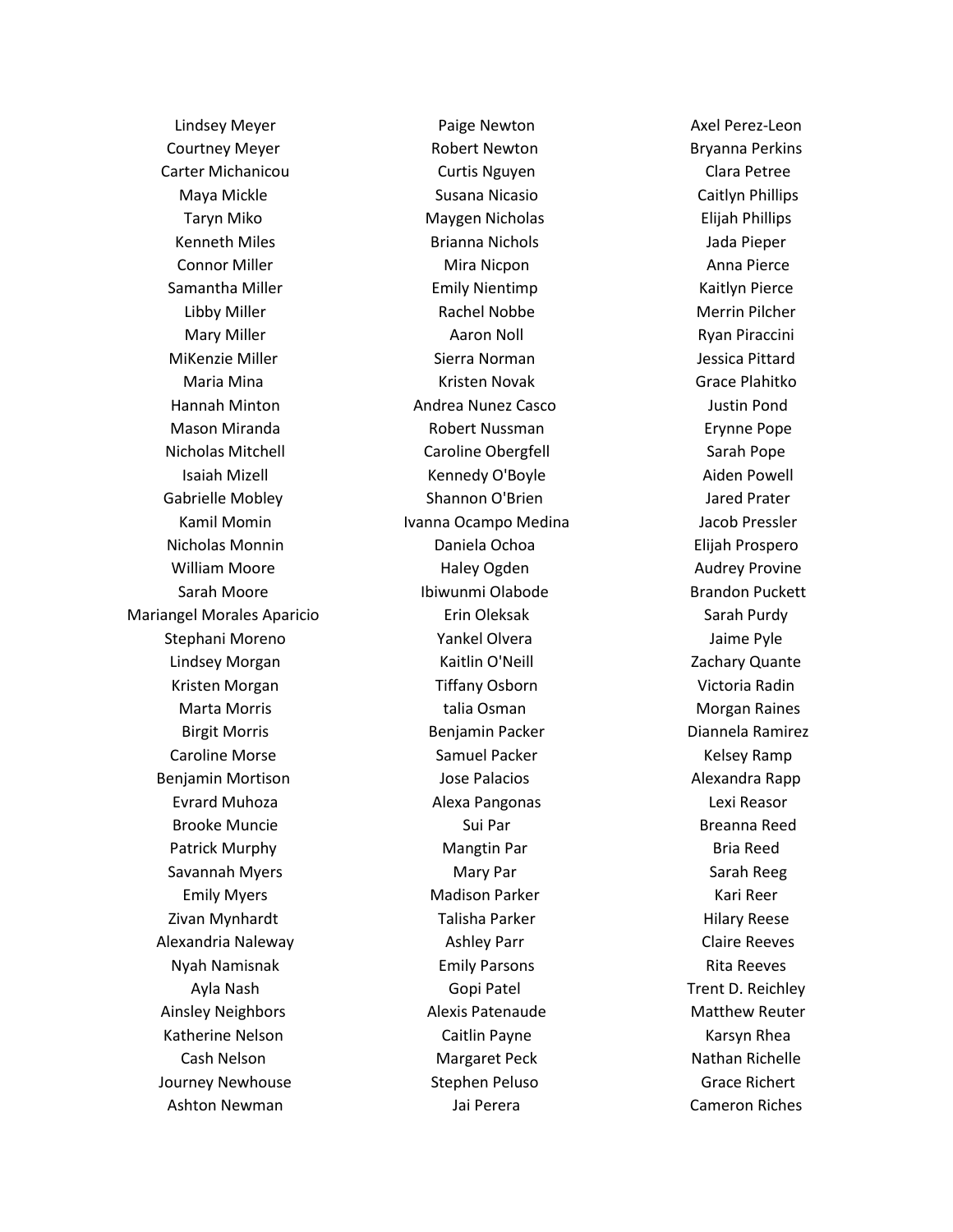Chase Riecker Abigail Riehle Matthew Riehle Caitlyn Rigler Mary Kate Riordan Colton Ritz Carl Roberts Hannah Robinson Madeline Robinson Jayla Robinson Linsey Rodas-Hernandez Nathanael Rodenburg Jenny Rodriguez Kyle Roeder Sara Roell Amanda Roell Abigail Rost Alejandra Ruesga Garcia Joseph Ruf Levi Rutledge Jennifer Salazar Andrea Samano Meghan Sandwith Julian Santos Margreth Saria Jacey Scales Mia Scarlato Patrick Scheidler Jane Scheidler Molly Schemanske Colleen Schena Ashley Schesser Meghan Schicker Allison Schlom Joel Schmal Elizabeth Schmidt Randall Schneider Emily Schommer Maria Schroeder Therese Schroeder Luke Schroering Olivia Schuh Erik Schultz

Bethany Schultz Danielle Schweitzer Miranda Schwent Laura Searcy Kylee Sears Leah Seib Alejandra Serna-Ramsey Gary Severance Michael Shaw Erica Sheagley Caleb Sheets Jillian Sheffield Austin Shepardson Jordan Shepherd Donavan Shepherd Khui Shing Zachary Sibila Isaac Siefker Damien Sighaka Elizabeth Siler Teodora Simion Isabella Simons Noah Singer Andrea Skirvin Anedra Slaughter Sandra Sledge Case Sloan Stephanie Smiley Nathaniel Smith Thomas Smith Alexander Smith Samantha Smith Eayvon Smith Kayla Smith Christian Smith Taylor Smith Paul Smith Jacelyn Smith Kelli Smith Raneetra Smith Matthew Smyser Hannah Snyder Grace Soellner

Austin Somers Darrelle Soper Charles Soulliere April Southerland Sarah Spangler Jordan Spangler Logan Sparks Sloane Spector Alexiah Spence Alexxis Spillers Lauren Spivey Kelsea Spragg Bradley Sprinkle Dylan Sprong Samuel Stage Bridget Stahl Tomisina Staltari Isabelle Stanfield Anna Stankovsky Katherine Stegemann Isabella Sterchi Olivia Stevens Adelynne Stevenson Elizabeth Stevenson Christian Stewart Lucas Stierwalt Emily Stock Cort Stonehill Shelbie Stotts Lindsey Stoughton Bridget Stratman Megan Stroude Siera Stuart Allison Stump Cassandra Suarez-Leon Stephen Sulka Eleanor Svec Emma Swadner Olivia Swalley MaryClare Swick Hunter Sylvester Lynn Tan Gabrielle Tarter